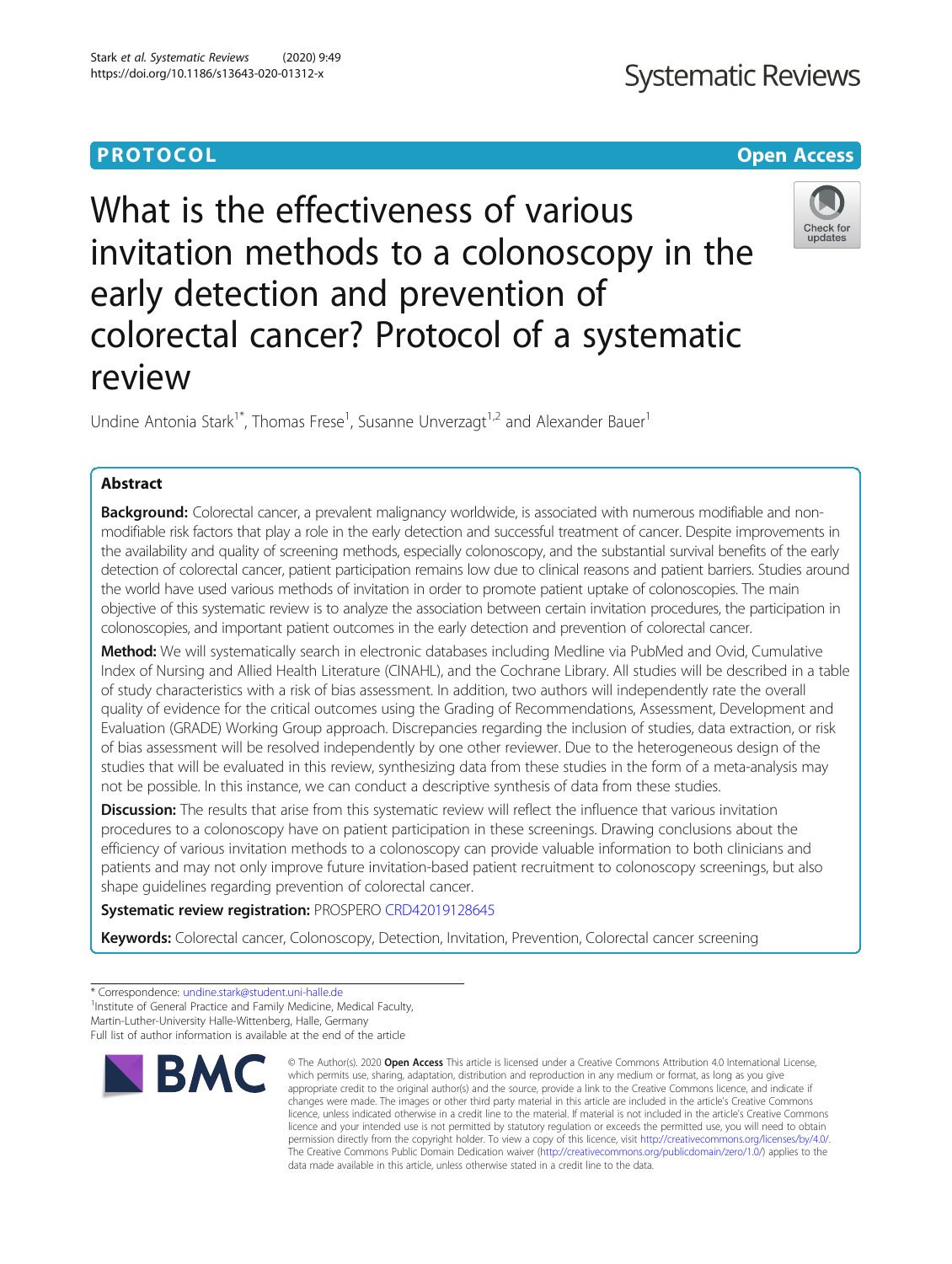# Background

Worldwide, colorectal cancer (CRC) is the third most prevalent malignancy and the fourth most common cause of cancer-associated death, accounting for over 1 million new cancer diagnoses and over 600,000 cancer deaths each year [\[1](#page-5-0), [2\]](#page-5-0). A great number of factors including dietary and environmental influences, age, gender, ethnicity, race, health habits (tobacco usage and heavy alcohol consumption, physical inactivity, body weight), personal or familial history of cancer or colorectal polyps, history of inflammatory bowel disease, and other syndromes such as the lynch syndrome (HNPCC) or familial adenomatous polyposis (FAP) contribute to the persistent incidence of colorectal cancer in the general population [[3,](#page-5-0) [4\]](#page-5-0).

In the past three decades, CRC survivorship has significantly increased due to improved awareness within the general population and the development of screening methods [[3\]](#page-5-0). According to the US Preventive Services Task Force (USPSTF), CRC screening in adults ages 50 to 75 years with one or more of the various available screening methods can accurately detect early stages of CRC and precancerous lesions and reduce the CRC mortality [\[5](#page-5-0)]. Furthermore, early detection of colorectal neoplasms broadens the spectrum of treatment options [[3\]](#page-5-0). Studies done by the USPSTF show a strong correlation between the time of cancer detection and treatment and CRC mortality [\[5](#page-5-0)]. For example, the 5-year survival rate for patients diagnosed with CRC in an early stage (local growth) is 90%, reflecting a substantial mortality benefit compared to 71% at the regional stage and 14% at the distant stage of growth [[3](#page-5-0)].

The gold standard for CRC screening and surveillance is the colonoscopy, a highly sensitive method of choice for the detection and removal of CRC and precancerous lesions [[6\]](#page-5-0). Despite clear evidence reflecting the benefits of colonoscopy screening, participation in screening procedures is low due to modifiable and non-modifiable factors [\[7](#page-5-0)]. A recently published German study aimed at increasing colonoscopy uptake of the population at familial risk for CRC associated these low participation rates with both clinical and patient-specific factors [\[6](#page-5-0)]. Researchers concluded that extensive colon preparation prior to this invasive procedure and a risk of side effects and complications in two out of every 1000 colonoscopies contribute to low patient participation [\[6](#page-5-0)]. Additional barriers for patients include unawareness of CRC screening options, procedure-related anxiety, and an inaccurate understanding of such screening methods [\[6](#page-5-0)]. Often, misperceptions of family history and the associated familial CRC risk, miscommunication within the family regarding CRC prevention, and other socioeconomic factors can negatively influence patient participation rates [\[6](#page-5-0)].

A great number of studies of patient groups around the world have focused on promoting patients' awareness and understanding of colonoscopy screening in order to increase screening participation and CRC prevention. For example, a study conducted at a primary care clinic in New York City reveals a 20–27% increased rate of referral to a screening colonoscopy when patients were given handouts and/or counseling addressing the barriers they may face and concerns they may have about a colonoscopy  $[8]$  $[8]$ . In addition, a wide range of invitation strategies, ranging from mailed invitation letters to education resources (brochures and videos) and activities (media campaigns and counseling) [\[9\]](#page-5-0), and patient eligibility criteria targeting a variety of patient groups, have been explored in order to achieve higher patient participation. A systematic review published in 2011, for example, aimed to compare patient uptake of various CRC screening methods after the first invitation and also reported on factors affecting the uptake rate such as invitation method, population, and sociodemographic characteristics [[10\]](#page-5-0). However, the review only deemed studies of trials in average-risk populations as eligible, excluding those studies of patients with an elevated fa-milial CRC risk [\[10\]](#page-5-0). In a more recent study from 2014 published by researchers in Ontario, Canada, the effectiveness of using physician-linked mailed invitations to increase patient uptake of either a fecal occult blood test (FOBT) or colonoscopy in a cancer screening program was analyzed [\[11\]](#page-5-0). The authors found the use of physician-linked mailed invitations to increase screening participation by 14%. However, one acknowledged limitation during patient recruitment was the inability to determine the patients' family history, including the familial risk of CRC [[11\]](#page-5-0).

This systematic review sets out to provide evidence of effective invitation procedures for CRC screening in the average-risk population and population at familial risk for CRC, incorporating the baseline factors of age and gender into the summary of findings. This approach sets it apart from many studies, including ones conducted by the USPSTF, which only include the asymptomatic population and do not specifically focus on the population with familial CRC risk [[12](#page-5-0)]. Understanding the multi-factorial nature of low colonoscopy screening uptake across populations and illustrating how and which different invitational approaches increase patient participation (uptake) in colonoscopies can improve colorectal cancer detection and prevention.

# Methods/design

This protocol of the systematic review adheres to the recommendation of the preferred reporting items for systematic reviews and meta-analysis protocols (PRISMA-P 2015) guidelines (see Additional file [1](#page-5-0):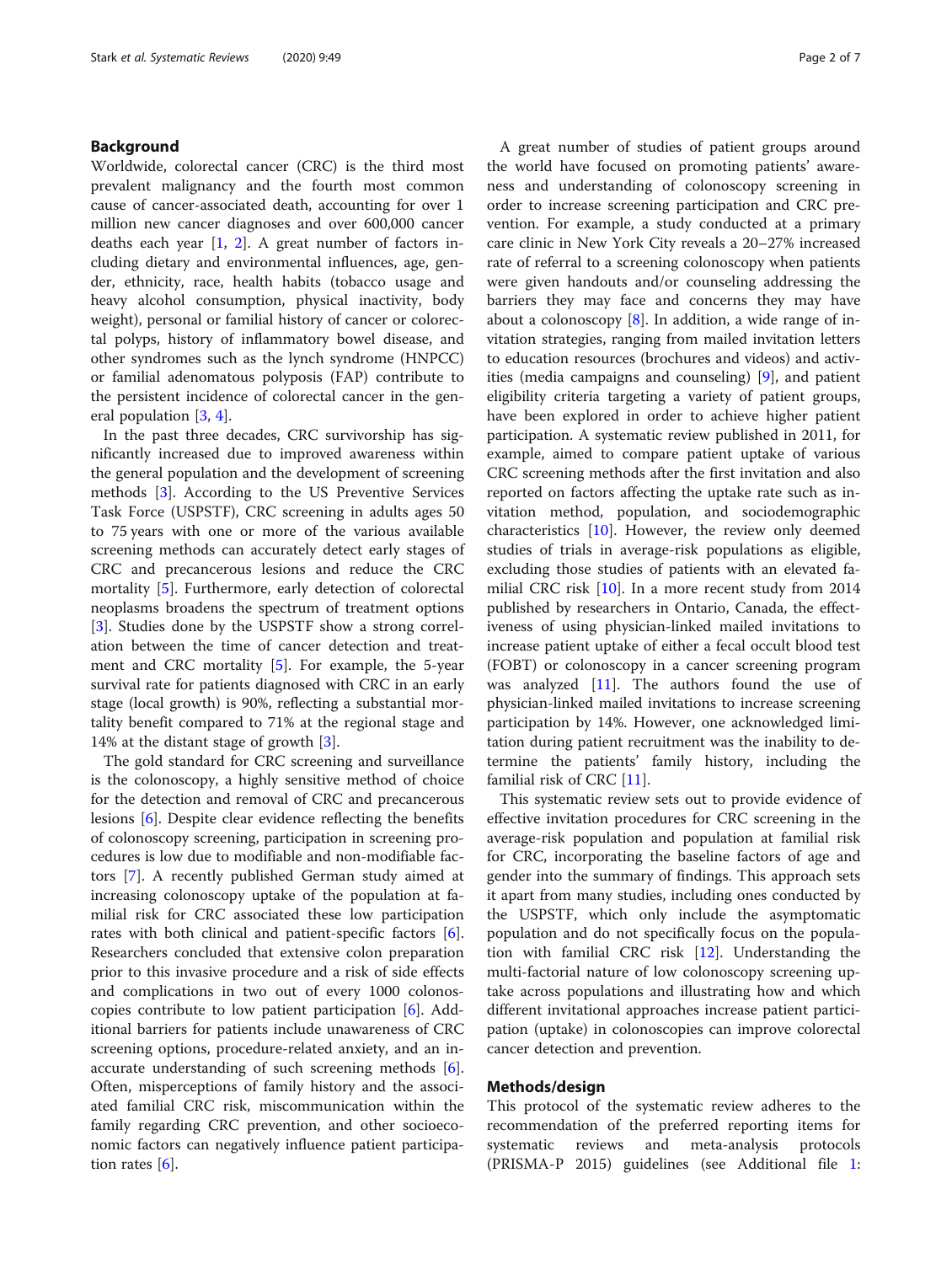PRISMA-P 2015 Checklist) [\[13\]](#page-5-0). The protocol of this systematic review is registered in the PROSPERO database, the International prospective register of systematic reviews (CRD42019128645).

#### Eligibility criteria

We will use the population, intervention, comparators, and outcomes (PICO) framework for the purpose of this systematic review to clearly define the different components of this review and to aid in study selection. This will allow us to gather relevant information in order to conclusively determine the effectiveness of various CRC screening invitation procedures in the early detection of colorectal cancer.

# Study design

The database search will include randomized controlled trials (RCT).

## **Participants**

We will include studies of patients of all age groups, gender, comorbidities, ethnicities, and geographical areas independent of their CRC risk.

## Interventions and comparators

The intervention(s) will be any method or combination of methods of invitation to colorectal cancer prevention screening (colonoscopy) participation. These methods can be compared with one another to assess the effectiveness of the uptake rate of (participation in) colorectal cancer prevention screening, specifically a colonoscopy, in regard to the preceding method of invitation.

Studies of interest will feature one or various invitation method(s) to a colonoscopy: stepwise mailed intervention invitation letters [[14\]](#page-5-0) with free bowel prep or FIT kits [\[15](#page-6-0)], scheduling assistance [[15\]](#page-6-0), and reminder calls [[15\]](#page-6-0); advanced notification letters  $[16]$  $[16]$ ; mailed outreach letters [[17](#page-6-0)]; physician-linked mailed invitation letters [[11\]](#page-5-0); postcards; automated call back systems [\[18](#page-6-0)]; specific education and outreach activities (including point-of-care videos and phone lines dedicated to patient education) [\[19](#page-6-0)]; physician recommendation; pamphlets/ informational brochures about colorectal cancer [\[9](#page-5-0)]; or media campaigns (including, but not limited to, online video sharing, widgets, blogs, and social media forums) [[20\]](#page-6-0).

#### **Outcomes**

The primary outcome will be the medically verified patient participation in (uptake of) a colonoscopy, one type of colorectal cancer screening method, following different types of invitation procedures. The secondary outcomes are the neoplasm detection rate, advanced neoplasm findings, CRC incidence, psychological distress due to CRC screening, screening complications, counseling time spent with patients before colonoscopy uptake, and patient barriers against a colonoscopy. We will only include studies reporting on the primary and at least one of the secondary outcomes.

#### **Setting**

No restrictions in regard to setting/geographical area will be put into place.

#### Further inclusion criteria

The search for studies will be limited to those published in the English or German languages. We will include only full-text publications that have reported methods and findings according to the CONSORT statement [[21\]](#page-6-0), as sufficient details are required for assessing the internal validity of included studies.

# Exclusion criteria

Newspaper articles, editorials, popular media, conference proceedings, and book articles will not be included in the review due to the possibility of publication bias and subjectivity. Articles about studies that fail to meet any of the eligibility criteria listed above will likewise be excluded from the review.

#### Information sources and search strategy

We will conduct a systematic search in electronic databases including Medline via PubMed and Ovid, Cumulative Index of Nursing and Allied Health Literature (CINAHL), and the Cochrane Library using a series of search strategies developed on the basis of keywords, study design, timeframe, and language restrictions. A comprehensive overview of the developed search strategy for each database can be found in an online appendix (see Additional file [2:](#page-5-0) Appendix 1: Draft for the database search strategies). The search for studies will be limited to published studies whose publication dates lie within the last 10 years (2009–2019). Clinical trial registries will be searched in order to identify unpublished studies that may be eligible for inclusion in this review. We will contact study investigators for unpublished full-text reports and include studies if they allow an assessment of the internal validity of the study. This will enhance the study analysis process, as it allows us to draw conclusions about the potential publication bias of completed studies that were not published. In addition, all reference lists of included studies and systematic reviews will be checked for further eligible studies. References of relevant studies will be exported into and organized using the Citavi Reference Manager. A search for eligible studies will be repeated 3 months prior to the completion of this systematic review to include the most recent results of available research. The systematic review is anticipated to be completed in April 2020.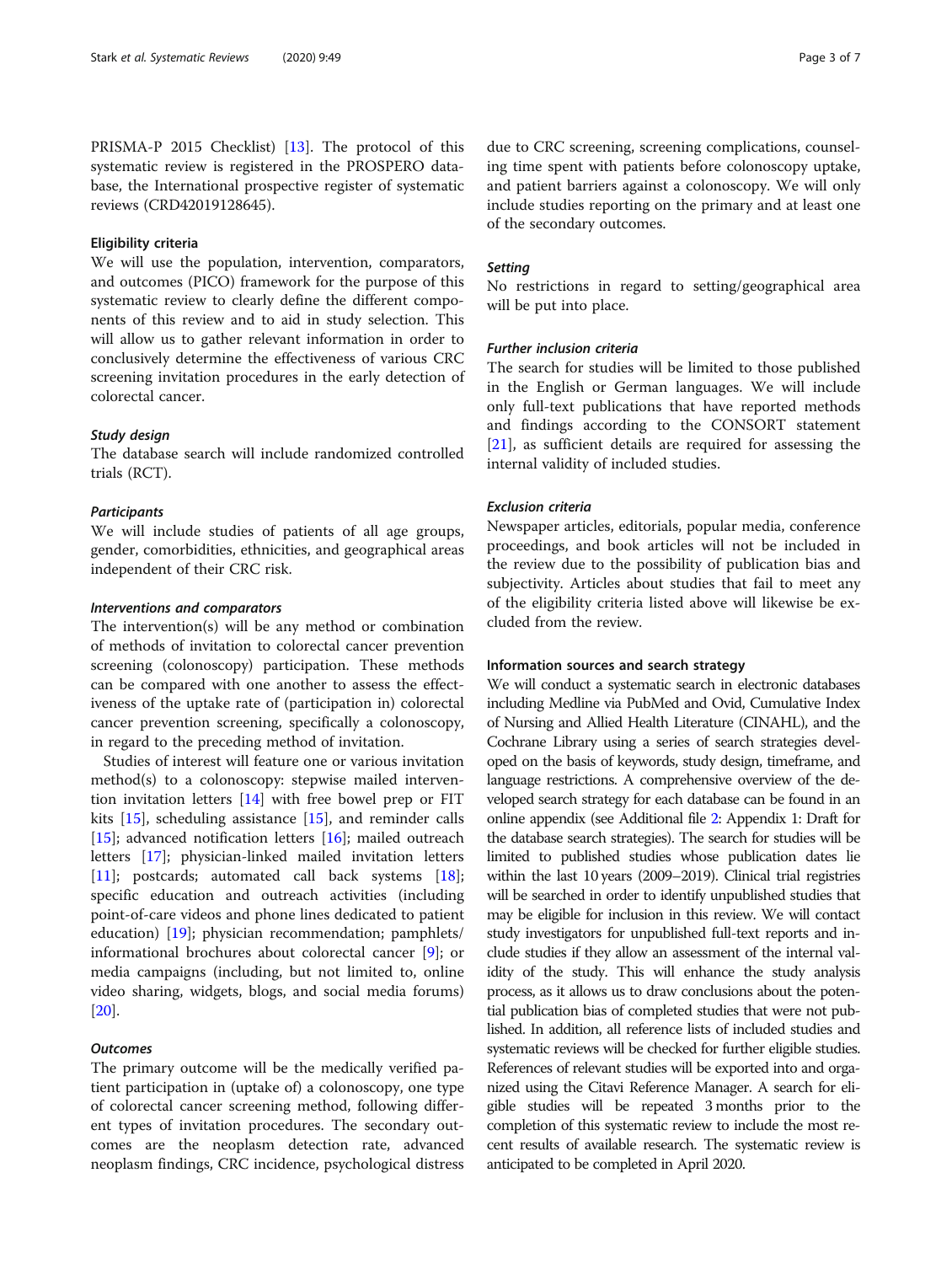# Study selection

The selection of relevant studies will be ensured by using a 2-stage approach. In phase one, we will prescreen study titles and abstracts against the eligibility criteria. Papers that clearly do not meet the inclusion criteria defined in this review will be excluded at this stage. In phase two, the full texts of those studies identified as potentially relevant in the first screening will be retrieved and again screened against the eligibility criteria. These steps will be done independently by two authors. Uncertainty regarding study eligibility will be discussed with and, if necessary, resolved by one other reviewer.

A PRISMA-based flow diagram [\[22](#page-6-0)] will record and illustrate the transparency of the process of study selection at the different stages, including the exclusion of studies (with a description of the motives for exclusion of those studies omitted upon a review of their full text).

## Data extraction

One author will extract the following information from all included studies and organize relevant data into a data extraction form. The most important results will be organized into a table of study characteristics. All extractions will be checked by another author.

This table will include the following characteristics from each study, when available:

- General information: Title, authors, date of publication, country/geographical area, date of study recruitment, study design (individual patient or cluster-RCT), and sponsorship
- Study design: Sample size and follow-up
- Participants: Inclusion and exclusion criteria, age, gender, family history/familial risk, comorbidities, and ethnicity
- Intervention: Scheme and duration, organization, and type of screening program
- Outcomes: Rate ratios (RRs) and their 95% confidence intervals (CI), number of events and patients per group for uptake of colonoscopy, neoplasm detection rate, advanced neoplasm findings, CRC incidence, psychological distress due to CRC screening, screening complications, mean or median and range of counseling time spent with patients before colonoscopy uptake, and available results on patient barriers against a colonoscopy and psychological burdens.

# Risk of bias assessment

Two authors will independently assess the internal validity of ultimately included studies to identify areas of strength and weakness of the existing evidence. Disagreements will be resolved through discussion. Risk of bias will be described by and judged in seven specific domains according to the Cochrane risk of bias tool, and studies will be placed into one of the three categories, "low," "high," or "unclear" [[23\]](#page-6-0):

- Selection bias due to inadequate random sequence generation or allocation concealment (2 domains per study)
- Performance bias due to inadequate blinding of participants and personnel (to be assessed for each critical outcome per study)
- Detection bias due to inadequate blinding of outcome assessment (to be assessed for each critical outcome per study)
- Attrition bias due to incomplete outcome data (to be assessed for each critical outcome per study)
- Reporting bias due to selective reporting (1 domain per study)
- Other bias not covered elsewhere (1 domain per study)

The overall risk of bias will be considered "low" if all seven domains of the risk of bias are rated "low." In the case that one domain is rated as "high" or "unclear," the overall risk of bias will be considered "moderate." A "high" overall risk of bias will be assumed if more than one domain is rated "high" or "unclear."

The final paper will include a risk-of-bias overview table of all included studies, which will be used to judge the quality of evidence.

Critical outcomes are essential for recommendations in guidelines and include uptake of screening, detection rate of advanced neoplasm, psychological distress due to CRC screening, and screening complications. We will rate the overall quality of evidence of these critical outcomes using the Grading of Recommendations, Assessment, Development and Evaluation (GRADE) Working Group methodology [[24](#page-6-0)].

## Data analyses

The medically verified patient uptake of a colonoscopy, the neoplasm detection rate, advanced neoplasm findings, CRC incidence, complications of screenings, and the psychological distress due to CRC screening of the intervention and control group will be compared on the basis of RR and their 95% CI. A RR  $> 1$  will present a higher rate in the intervention group. Counseling time spent with patients before colonoscopy uptake will be compared with mean differences (MD), with positive differences indicating longer times in the intervention group. The patient barriers against a colonoscopy will be summarized descriptively.

The main analysis of this systematic review will incorporate all studies across different invitation methods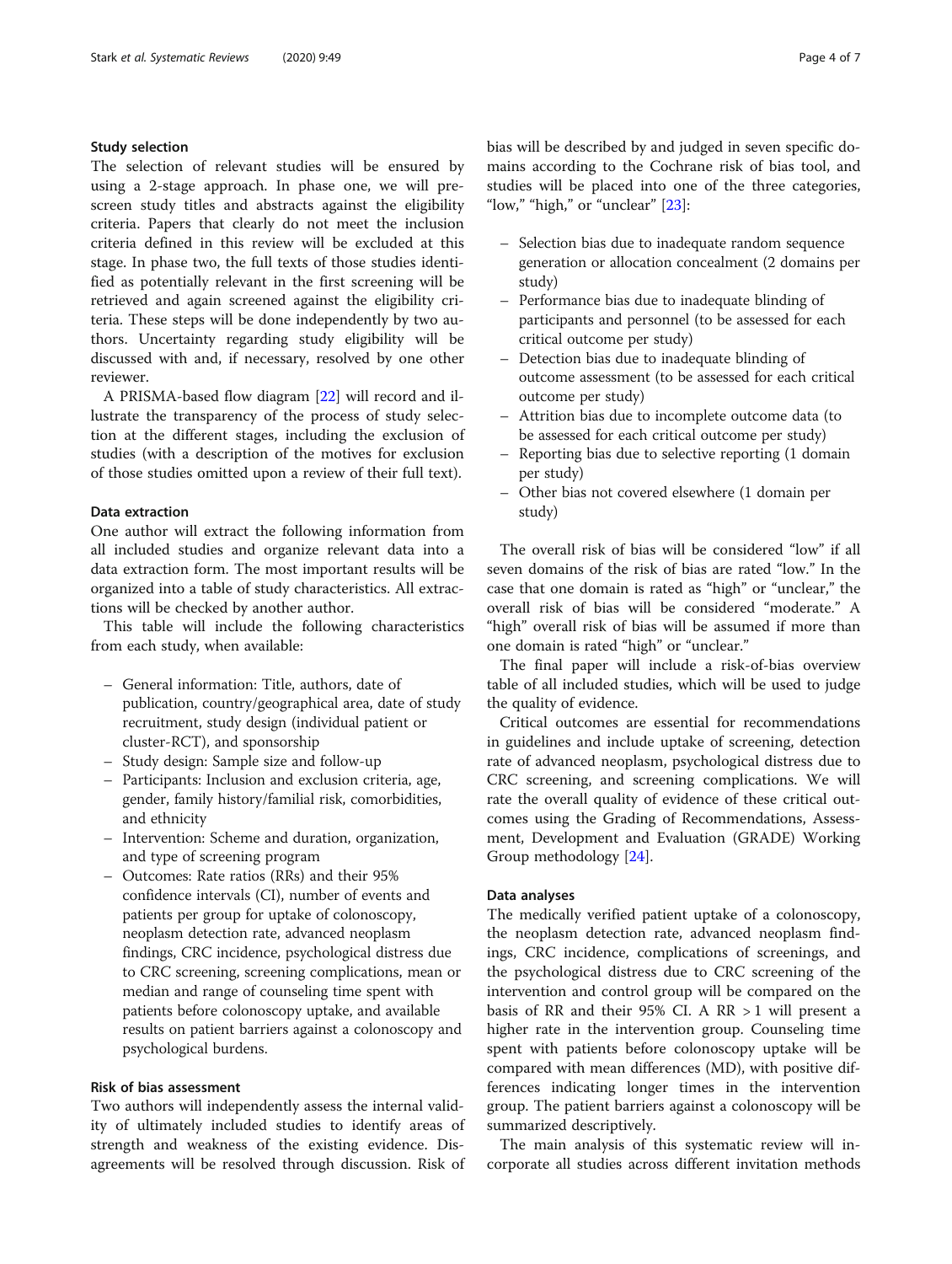with a low or moderate risk of bias. Effect measures for all primary and secondary outcomes will be visually presented with their 95% CI in the form of forest plots. This systematic review will bring together material with an element of diversity differing in participants and interventions studied. Therefore, we do not expect a single study effect and will apply random effects. To quantify the extent of variability among the collection of studies, we will quantify heterogeneity as a proportion of variability  $I^2$  and calculate the between-study variance  $\tau^2$ [[25,](#page-6-0) [26\]](#page-6-0).

The dependence of the intervention effect on differences in study characteristics will be explored in additional exploratory subgroup analyses, independent of the results of the heterogeneity tests in order to explore potential effect modifiers. Subgroup analyses of the various invitation methods to colonoscopy will be conducted in order to understand and evaluate their effectiveness. Differences between intervention effects may be influenced by the following study characteristics and will also be investigated in subgroup analyses:

- Differences in the population (average-risk population and population at familial risk, different age groups, and gender)
- Differences in screening programs (grade of organization, cost-coverage, and preferred screening methods)
- Differences in quality ("low" vs. "high" or "unclear" risk of bias) of the studies

Additionally, we will investigate the influence of prespecified decisions in the process of meta-analysis in sensitivity analyses. Sensitivity analyses are planned for the method of data synthesis (random versus fixed effects model). Other issues will be identified during the review process, when the individual peculiarities of the studies under investigation are identified. If and when these analyses identify particular decisions that greatly influence the findings of the review, the results must be interpreted with an appropriate degree of caution. Furthermore, funnel plots will be used to investigate the unexplained asymmetry of effect sizes due to small study effects. These effects might be caused by different reasons including clinical or methodological heterogeneity and potential publication bias.

## Secondary endpoints

All outcomes which cannot be presented in forest plots will be analyzed descriptively. Statistical analysis will be performed using Review Manager. In the instance that statistical pooling is not possible, the findings will be presented in narrative form.

# Assessment of the overall quality of the evidence

Two authors will independently rate the overall quality of the evidence for the critical outcomes (uptake of screening, detection rate of advanced neoplasm, psychological distress due to CRC screening, and screening complications) according to the Grading of Recommendations, Assessment, Development and Evaluation Working Group (GRADE) approach [[27,](#page-6-0) [28\]](#page-6-0). Each critical outcome's quality of evidence is rated, taking into consideration five criteria (risk of bias and limitations of design, consistency of analyzed studies and their results, directness, precision, and publication bias) that may lead to grading down and three criteria (large effect, doseresponse, and opposing bias and confounders) that may lead to grading up [[27,](#page-6-0) [28\]](#page-6-0). For each comparison, two review authors will independently rate the quality of evidence for the critical outcomes as "high," "moderate," "low," or "very low" [\[24](#page-6-0)]. Disagreements will be resolved by consensus or, if needed, through arbitration by a third review author. The final paper will include a summary of findings table for each comparison including all critical outcomes and important sources of heterogeneity with detailed explanations for the upgrading and downgrading of the quality of evidence. Discrepancies between the two reviewers regarding judgment of the quality of evidence will be resolved either through discussion or by incorporating a third reviewer into the review process.

# **Discussion**

Colorectal cancer is a growing concern worldwide and interventions focused on increasing awareness and screening participation are necessary. The various kinds of invitation procedures to colonoscopy screening are recognized as key factors in promoting patient uptake of CRC screening and thus contribute towards early detection and prevention of this malignancy. This systematic review aims to identify which invitation procedures to a colonoscopy screening are more effective than others at improving colorectal cancer detection and prevention, taking into consideration the patients' CRC risk along with the baseline factors age and gender.

In this systematic review, the study protocol, reflecting a search strategy based on the keywords "colorectal neoplasm" and "early detection of cancer" and "colonoscopy" and "randomized controlled trial" and plan of data extraction and analysis along with an in-depth quality assessment based on the GRADE approach are major strengths. The main analysis of this systematic review will incorporate only studies with a low or moderate bias risk. We will exclude studies with a high risk of bias, as these studies may influence the precision of this review, presenting a potential problem. A limitation related to the scope of this review is that it only includes colonoscopy, which is just one of several CRC screening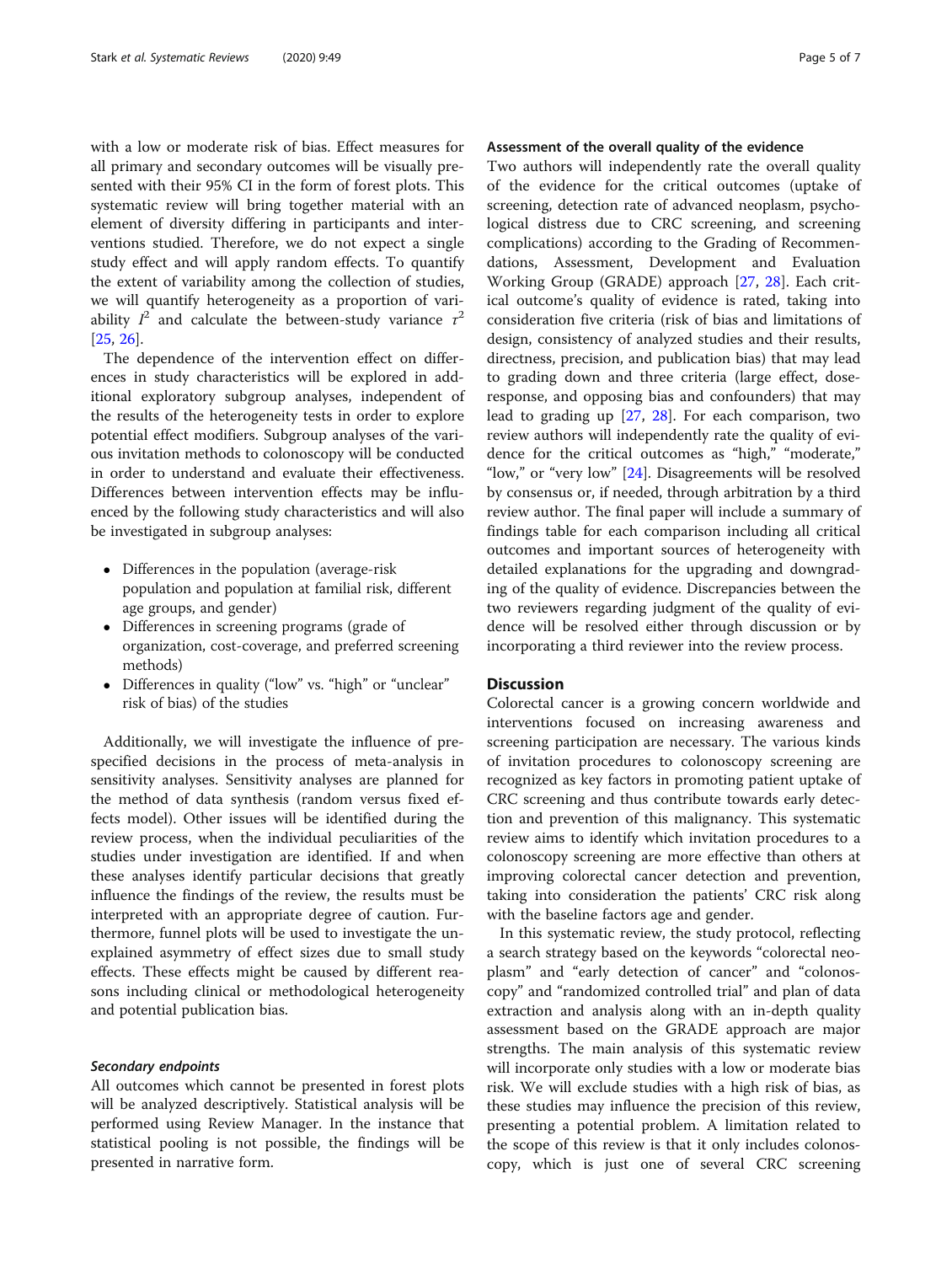<span id="page-5-0"></span>methods currently being used. Lastly, publication bias could affect results, as the predetermined language limitation will restrict analysis of relevant studies to those studies published in the English or German language. The results from this systematic review will detail the influence that various invitation procedures to a colonoscopy have on patient participation in these screenings. Summarizing the effectiveness of various invitation procedures to colonoscopy screening can provide patients and clinicians with valuable information to improve patient treatment and decision-making. In the future, these results may influence invitation-based patient recruitment to colonoscopy screenings and play a role in shaping colorectal cancer detection and prevention guidelines.

#### Supplementary information

Supplementary information accompanies this paper at [https://doi.org/10.](https://doi.org/10.1186/s13643-020-01312-x) [1186/s13643-020-01312-x.](https://doi.org/10.1186/s13643-020-01312-x)

Additional file 1: PRISMA-P 2015 checklist Additional file 2:. Appendix 1: Draft for the database search strategies

#### Abbreviations

CRC: Colorectal cancer; HNPCC: Hereditary nonpolyposis colorectal cancer or Lynch syndrome; FAP: Familial adenomatous polyposis; USPSTF: US Preventive Services Task Force; FOBT: Fecal occult blood test; PICO: Population, intervention, comparators, and outcomes; RCT: Randomized controlled trial; PRISMA: Preferred Reporting Items for Systematic Reviews and Meta-Analyses; GRADE: Grading of Recommendations, Assessment, Development and Evaluation; CINAHL: Cumulative Index of Nursing and Allied Health Literature; RR: Rate ratio; CI: Confidence interval; MD: Mean difference

#### Acknowledgements

Not applicable

#### Authors' contributions

TF and AB presented the idea for this systematic review. TF, AB, and US contributed to the development of the idea. AB and US worked together to define study eligibility criteria, create a plan for study selection and data extraction, and develop a strategy for risk of bias assessment. AB, SU, and US contributed to the development of a comprehensive database search strategy and the collection of relevant studies from external databases for this review. SU enhanced the data extraction strategy and data analyses section of this review. SU furthermore proposed a strategy for the risk of bias assessment and the GRADE assessment of studies. US wrote the first draft of the protocol. This manuscript was critically appraised and approved by all participating authors.

#### Funding

The systematic review is sponsored and funded by the institute of general medicine of the Martin-Luther University in Halle (Saale), Germany. This sponsor does not take part in the development of the review question, analysis of data, or the summarizing and presentation of results.

#### Availability of data and materials

Not applicable.

Ethics approval and consent to participate Not applicable

Consent for publication Not applicable.

#### Competing interests

The authors declare that they have no competing interests.

#### Author details

<sup>1</sup>Institute of General Practice and Family Medicine, Medical Faculty, Martin-Luther-University Halle-Wittenberg, Halle, Germany. <sup>2</sup>Department of General Practice, Medical Faculty, University of Leipzig, Leipzig, Germany.

## Received: 3 June 2019 Accepted: 24 February 2020 Published online: 06 March 2020

#### References

- 1. Arnold M, Sierra MS, Laversanne M, Soerjomataram I, Jemal A, Bray F. Global patterns and trends in colorectal cancer incidence and mortality. Gut 2017 [cited 2018 Dec 4]; 66(4):683–691. Available from: URL: [http://www-dep.iarc.](http://www-dep.iarc.fr/includes/Gut-2016-Arnold-gutjnl-2015-310912.pdf) [fr/includes/Gut-2016-Arnold-gutjnl-2015-310912.pdf.](http://www-dep.iarc.fr/includes/Gut-2016-Arnold-gutjnl-2015-310912.pdf)
- 2. Waluga M, Zorniak M, Fichna J, Kukla M, Hartleb M. Pharmacological and dietary factors in prevention of colorectal cancer. J Physiol Pharmacol 2018 [cited 12/17/18]; 69(3). Available from: URL: [https://www.ncbi.nlm.nih.gov/](https://www.ncbi.nlm.nih.gov/pubmed/30149368) [pubmed/30149368.](https://www.ncbi.nlm.nih.gov/pubmed/30149368)
- 3. Colon and rectal cancer statistics & risk factors | The Colorectal Cancer Alliance [cited 2018 Dec 4]. Available from: URL: [https://www.ccalliance.](https://www.ccalliance.org/colorectal-cancer-information/statistics-risk-factors) [org/colorectal-cancer-information/statistics-risk-factors](https://www.ccalliance.org/colorectal-cancer-information/statistics-risk-factors).
- 4. Colorectal cancer risk factors; 2018 [cited 2018 Dec 4]. Available from: URL: [https://www.cancer.org/cancer/colon-rectal-cancer/causes-risks-prevention/](https://www.cancer.org/cancer/colon-rectal-cancer/causes-risks-prevention/risk-factors.html) [risk-factors.html](https://www.cancer.org/cancer/colon-rectal-cancer/causes-risks-prevention/risk-factors.html).
- 5. US Preventive Services Task Force. Screening for colorectal cancer: US Preventive Services Task Force recommendation statement. JAMA 2016 [cited 12/10/18]; 315(23):2564–75. Available from: URL: [https://jamanetwork.](https://jamanetwork.com/journals/jama/fullarticle/2529486) [com/journals/jama/fullarticle/2529486](https://jamanetwork.com/journals/jama/fullarticle/2529486).
- 6. Bauer A, Riemann JF, Seufferlein T, Reinshagen M, Hollerbach S, Haug U et al. Invitation to screening colonoscopy in the population at familial risk for colorectal cancer. Deutsches Aerzteblatt Online 2018 [cited 2018 Dec 4]. Available from: URL: [https://www.aerzteblatt.de/pdf/115/43/m715.pdf?ts=](https://www.aerzteblatt.de/pdf/115/43/m715.pdf?ts=18%2E10%2E2018+10%3A29%3A22) [18%2E10%2E2018+10%3A29%3A22](https://www.aerzteblatt.de/pdf/115/43/m715.pdf?ts=18%2E10%2E2018+10%3A29%3A22).
- 7. Gimeno García AZ. Factors influencing colorectal cancer screening participation. Gastroenterology research and practice 2012 [cited 12/05/18]; 2012:483417. Available from: URL: [https://www.ncbi.nlm.nih.gov/](https://www.ncbi.nlm.nih.gov/pubmed/22190913) [pubmed/22190913.](https://www.ncbi.nlm.nih.gov/pubmed/22190913)
- 8. Sriphanlop P, Hennelly MO, Sperling D, Villagra C, Jandorf L. Increasing referral rate for screening colonoscopy through patient education and activation at a primary care clinic in New York City. Patient Education and Counseling 2016; 99(8):1427–1431. Available from: URL: [https://www.](https://www.sciencedirect.com/science/article/pii/S0738399116301094) [sciencedirect.com/science/article/pii/S0738399116301094.](https://www.sciencedirect.com/science/article/pii/S0738399116301094)
- 9. Examples of cancer screening promotion education activities 2010 [cited 2018 Dec 5]. Available from: URL: [http://www.screeningforlife.ca/resources/](http://www.screeningforlife.ca/resources/Health%20Promotion%20Evidence/Health%20Promotion%20Evidence/Examples%20of%20Cancer%20Screening%20Promotion%20Education%20Activities.pdf) [Health%20Promotion%20Evidence/Health%20Promotion%20Evidence/](http://www.screeningforlife.ca/resources/Health%20Promotion%20Evidence/Health%20Promotion%20Evidence/Examples%20of%20Cancer%20Screening%20Promotion%20Education%20Activities.pdf) [Examples%20of%20Cancer%20Screening%20Promotion%20Education%2](http://www.screeningforlife.ca/resources/Health%20Promotion%20Evidence/Health%20Promotion%20Evidence/Examples%20of%20Cancer%20Screening%20Promotion%20Education%20Activities.pdf) [0Activities.pdf](http://www.screeningforlife.ca/resources/Health%20Promotion%20Evidence/Health%20Promotion%20Evidence/Examples%20of%20Cancer%20Screening%20Promotion%20Education%20Activities.pdf).
- 10. Khalid-de Bakker C, Jonkers D, Smits K, Mesters I, Masclee A, Stockbrügger R. Participation in colorectal cancer screening trials after first-time invitation: a systematic review. Endoscopy 2011 [cited 02/11/19]; 43. Available from: URL: [https://www.researchgate.net/publication/51847479\\_Participation\\_in\\_](https://www.researchgate.net/publication/51847479_Participation_in_colorectal_cancer_screening_trials_after_first-time_invitation_A_systematic_review) [colorectal\\_cancer\\_screening\\_trials\\_after\\_first-time\\_invitation\\_A\\_systematic\\_](https://www.researchgate.net/publication/51847479_Participation_in_colorectal_cancer_screening_trials_after_first-time_invitation_A_systematic_review) [review](https://www.researchgate.net/publication/51847479_Participation_in_colorectal_cancer_screening_trials_after_first-time_invitation_A_systematic_review).
- 11. Tinmouth J, Baxter NN, Paszat LF, Rabeneck L, Sutradhar R, Yun L. Using physician-linked mailed invitations in an organised colorectal cancer screening programme: effectiveness and factors associated with response. BMJ open 2014 [cited 12/07/18]; 4(3):e004494-e004494. Available from: URL: <https://www.ncbi.nlm.nih.gov/pubmed/24622950>.
- 12. Lin JS, Piper MA, Perdue LA, et al. Screening for colorectal cancer: updated evidence report and systematic review for the us preventive services task force. JAMA 2016 [cited 12/08/18]; 315(23):2576–2594. Available from: URL: <https://doi.org/10.1001/jama.2016.3332>.
- 13. Shamseer L, Moher D, Clarke M, Ghersi D, Liberati A, Petticrew M et al. Preferred reporting items for systematic review and meta-analysis protocols (PRISMA-P) 2015: elaboration and explanation. BMJ 2015 [cited 02/14/19]; 349:g7647. Available from: URL: [https://www.bmj.com/content/349/bmj.](https://www.bmj.com/content/349/bmj.g7647) [g7647](https://www.bmj.com/content/349/bmj.g7647).
- 14. Coronado GD, Petrik AF, Vollmer WM, Taplin SH, Keast EM, Fields S et al. Effectiveness of a mailed colorectal cancer screening outreach program in